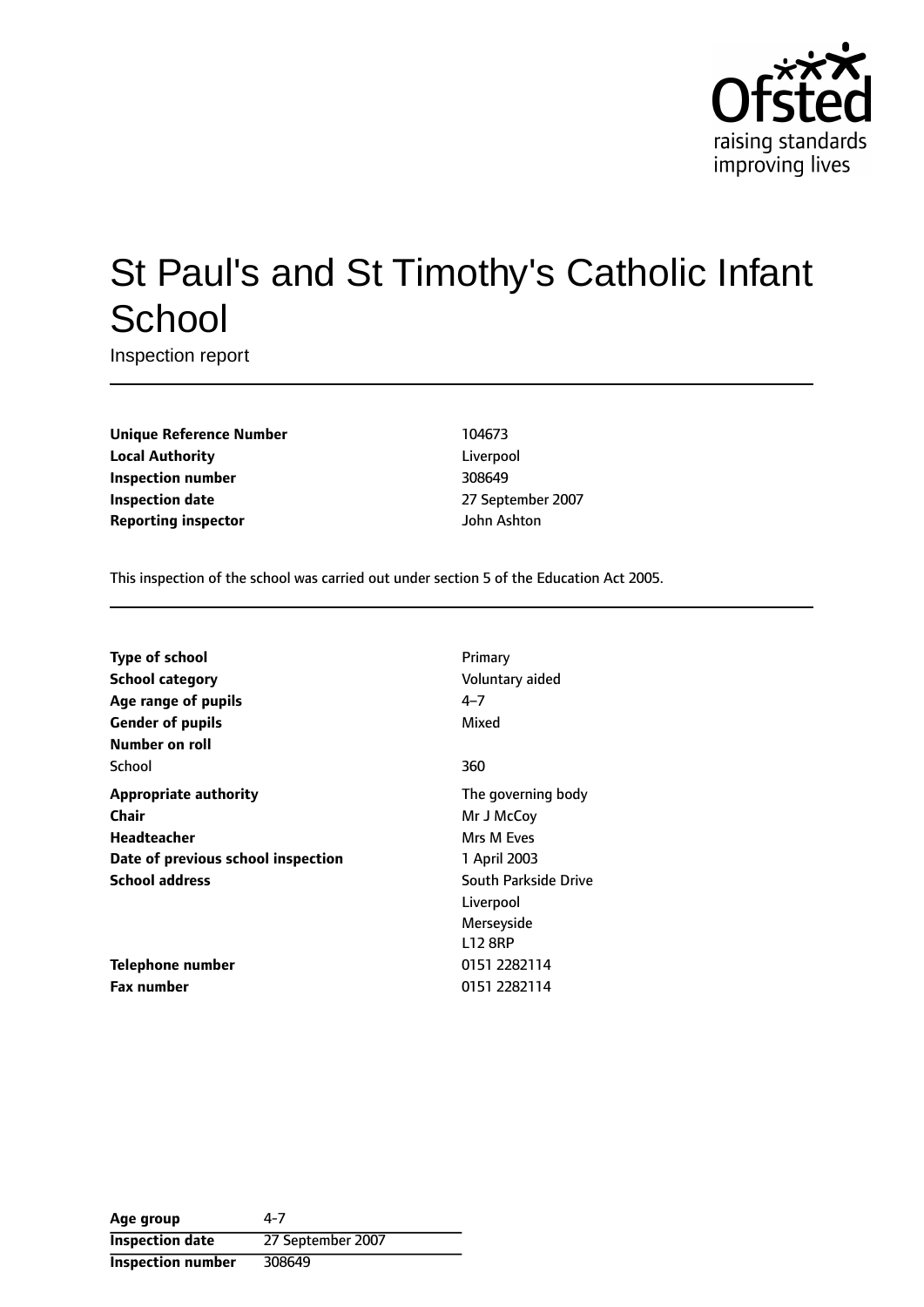© Crown copyright 2007

.

#### Website: www.ofsted.gov.uk

This document may be reproduced in whole or in part for non-commercial educational purposes, provided that the information quoted is reproduced without adaptation and the source and date of publication are stated.

Further copies of this report are obtainable from the school. Under the Education Act 2005, the school must provide a copy of this report free of charge to certain categories of people. A charge not exceeding the full cost of reproduction may be made for any other copies supplied.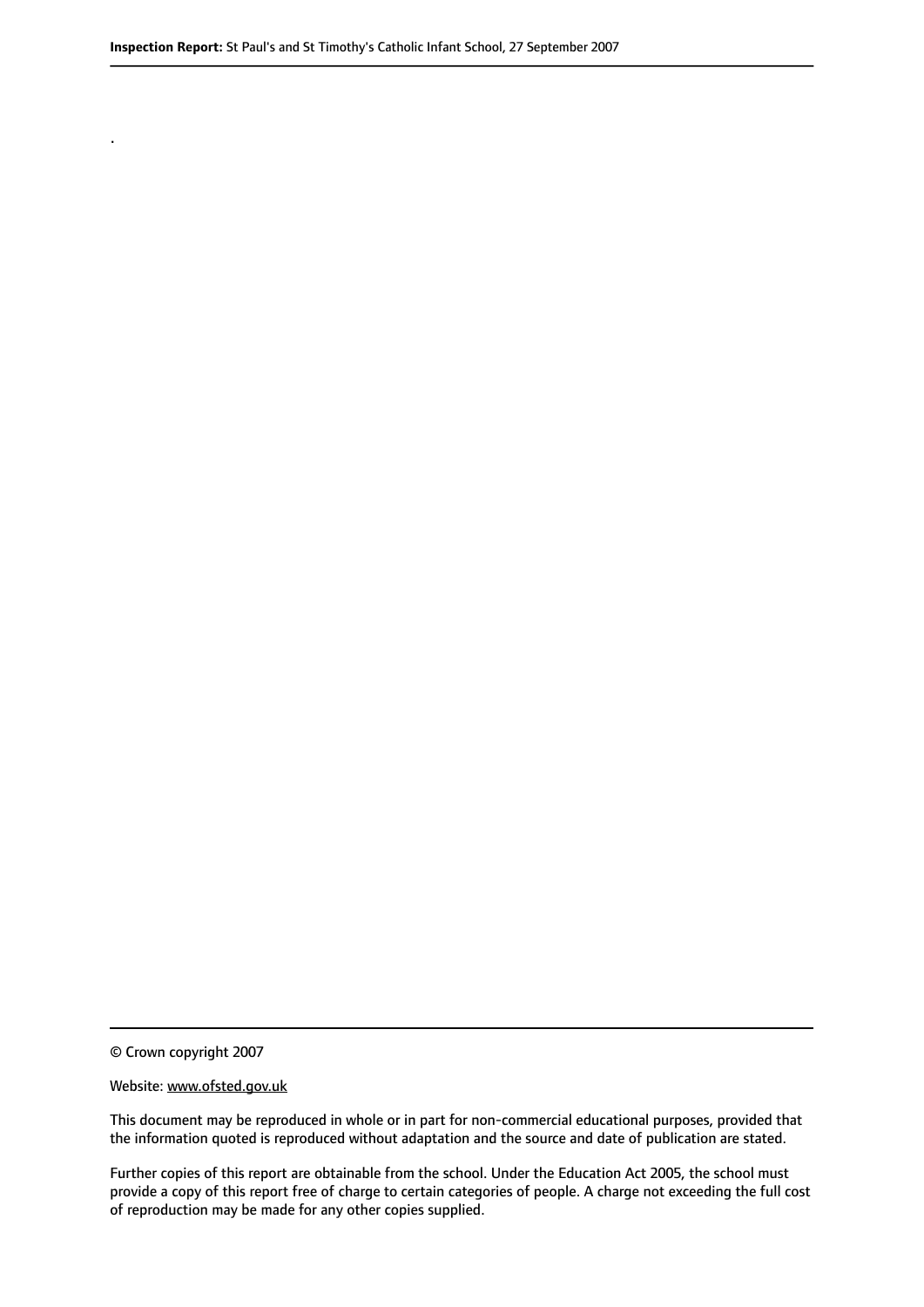# **Introduction**

The inspection was carried out by one Additional Inspector.

The inspector investigated the following issues.

- Achievement and standards and evidence of progress across the school, particularly in Reception.
- The planning, balance and organisation of the curriculum, especially in Reception.
- The relative consistency of quality of teaching and learning across the school.
- Why standards are so high and achievement so good by the end of Year 2.

Evidence was gathered from the school's self-evaluation, national published assessment data and the school's own assessment records, policies and minutes, observation of the school at work, interviews with senior members of staff and pupils, and the parents' questionnaires. Other aspects of the school's work were not investigated in detail, but the inspector found no evidence to suggest that the school's own assessments, as given in its self-evaluation, were not justified, and these have been included where appropriate in this report.

### **Description of the school**

This larger than average infant school has four forms of entry in each of its three year groups. It caters for children from a wide range of social and economic backgrounds. Below average proportions of pupils are eligible for free school meals or have learning difficulties and/or disabilities. Most come from the immediate mixed catchment area of owner-occupied and rented housing in West Derby, an Eastern suburb of the city of Liverpool. Almost all its pupils are White British with very few pupils at an early stage of learning English. The vast majority are baptised Catholics.

### **Key for inspection grades**

| Grade 1 | Outstanding  |
|---------|--------------|
| Grade 2 | Good         |
| Grade 3 | Satisfactory |
| Grade 4 | Inadequate   |
|         |              |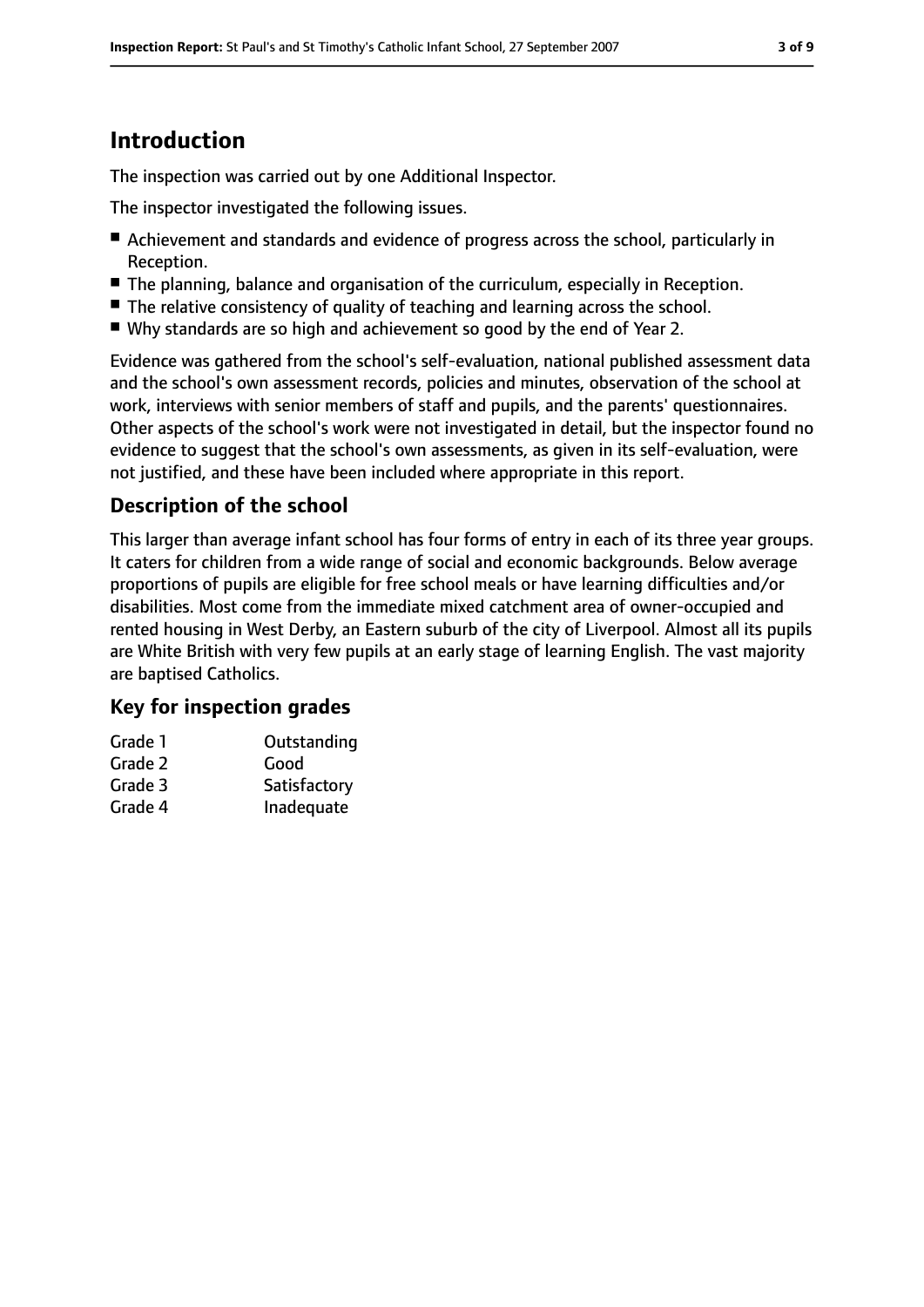# **Overall effectiveness of the school**

#### **Grade: 1**

This is an outstanding school. It provides a very high quality of education and is particularly well led and managed. Its pupils make much better than expected progress and achieve significantly above average results year-after-year in the national assessments at the end of Year 2. Not surprisingly, it is always heavily over-subscribed.

That parents are delighted with the school is demonstrated well by their positive written comments on the questionnaires and by their huge attendance at a Year 1 harvest assembly during the inspection. This assembly was simply stunning. So many of the children were actively involved in small scale playlets or as individuals, and showed such wonderful self-confidence and joy at taking part. Typical of parental written comments about the school are phrases like, 'a very approachable staff', 'working above and beyond what might be expected', 'always so friendly and welcoming', 'excellent relationships', 'children benefiting greatly from the quality of the teaching', and the 'excellent leadership'. Some parents wrote that their children skip to school because they feel so secure and comfortable and so excited to be going there.

The keys to the school's continued success are the incredibly effective leadership and excellent staff teamwork plus the extremely high expectations of both staff and pupils. The school exudes an all embracing warmth and welcoming atmosphere.

Standards are high and children's achievement is outstanding. From a broadly average starting point, the children make better than expected progress through both Reception and Key Stage 1. Most go on to achieve well above average standards by the end of Key Stage 1 in reading, writing and mathematics. The school's effective monitoring systems picked up that girls were achieving slightly better than boys, children with summer birthdays were slightly behind those born in earlier terms, and the relatively few children with learning difficulties and/or disabilities on School Action were achieving at an average rather than well above average level. It sprung into action and focused its efforts even more in these directions. The outcome was that the end of Year 2 results in 2007 were even better than those in 2006, which were themselves well above the national average.

Relationships in the school are excellent and the children's attitudes to learning are very positive. Attendance is above average and better than at the last inspection, partly as a result of increasing the length of the Whitsun holiday, leading to fewer families taking holidays in term time. The children's spiritual, moral, social and cultural development is excellent. They clearly enjoy coming to the school. They feel safe, know about the importance of eating healthily, play a full part in the school and neighbouring community, and are very well prepared for the next stage of their education. They told the inspector that they love writing stories, and love also the way their teachers look after them. They say they would like a better play area outside and more apparatus on the playground. The quality of the care, support and guidance they receive is excellent. The children's progress is thoroughly and continuously monitored. Safeguarding procedures are up-to-date and conform to the latest guidelines.

Pupils achieve very well because the quality of teaching and learning is never less than good and often outstanding. Expectations of what the pupils can achieve are very high. Teachers have confidence in their subject knowledge and know what they need to do to maintain the school's high standards. They work very well together in year teams, always receptive to finding better ways of doing things. They are very well supported by effective classroom assistants. Lessons are always planned in detail and managed with good control. A strength throughout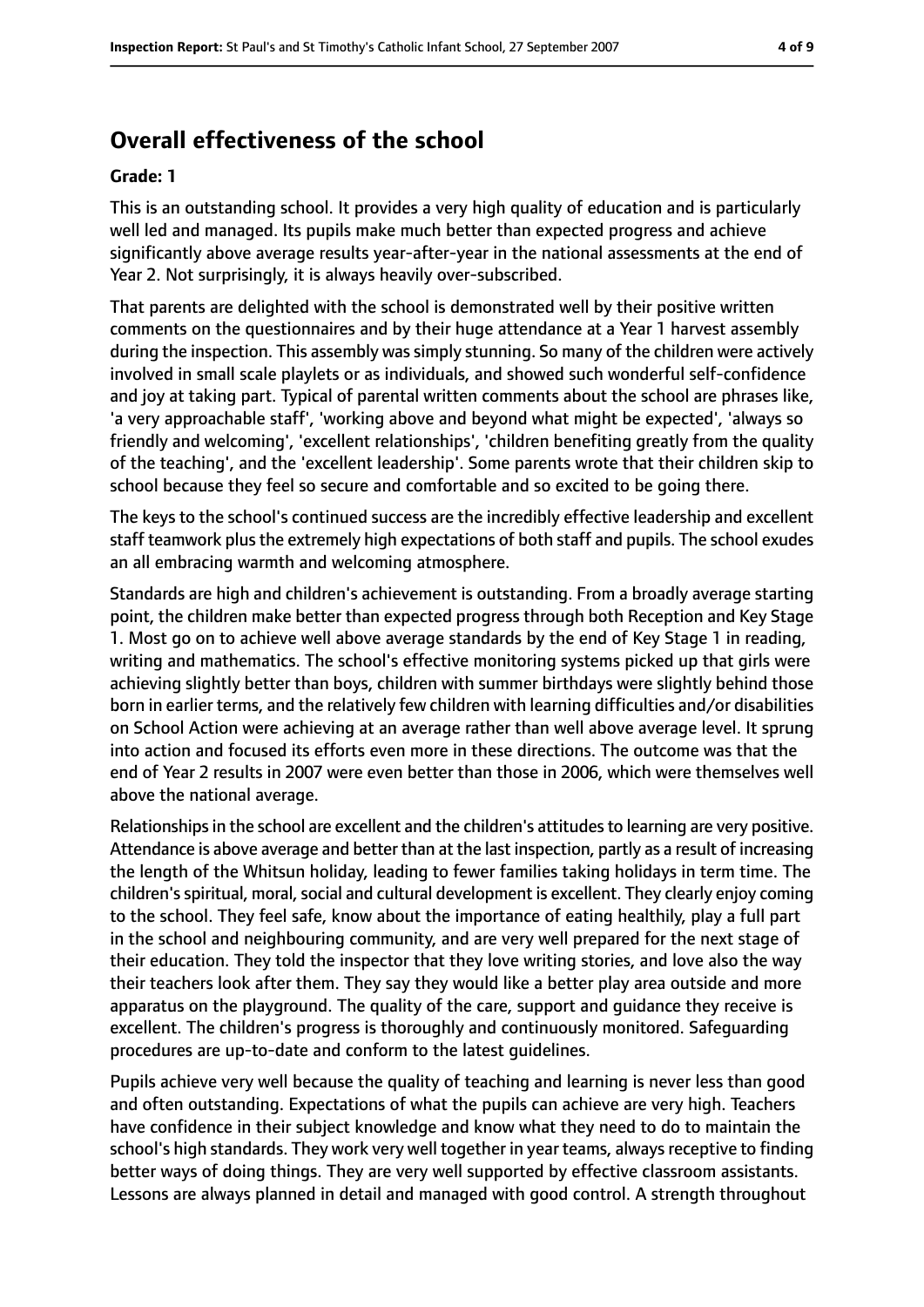the school is the challenge given to particular groups of children at their own levels. In every lesson seen, pupils were busy with their work and often so engrossed they failed to notice the arrival of a visitor. Teachers are making good use of information and communication technology as a learning resource and a tool for their teaching. Interactive whiteboards are used very effectively to introduce new learning, to capture the children's interest and to show them how to successfully complete their tasks. Teachers mark pupils' work regularly and positively, writing lots of praise such as 'well done' and 'excellent work'. What is often missing is why the work is good or what could be done to improve it. This is not as consistent across the school as it could be.

The curriculum - criticised at the last inspection - now has lots of breadth and is innovative too. To aid continuity of experience, it is based throughout the three years on the six areas of study in the Foundation curriculum and this is working well. French is taught successfully in weekly sessions to all classes from as early as Reception, and Spanish is being introduced in a rolling programme, partly after school and partly in lesson time. Class teachers attend the lessons and follow up the specialist teaching later in the week. Swimming has been introduced this year in Year 2. Purposeful visits and interesting visitors, interspersed with theme days, enliven the normal routine and keep the learning fresh. Other enrichment activities such as multi skills are offered later in the year, after school.

Leadership and management at all levels are outstanding. There is an excellent mixture of leadership from the front, combined with leadership by enthusing and developing other teams and individuals to take ever more responsibility for the areas in their care. Governors are very well led and more proactive than most. They support well but also challenge the leadership very effectively. This is helped by the school keeping them up-to-date and helping them to gain first-hand knowledge on a regular basis of what takes place in the classrooms.

### **Effectiveness of the Foundation Stage**

#### **Grade: 1**

Very good professional links with the neighbouring nursery settings and the popular and well attended Saturday induction sessions ease the transition into the four Reception classes. Criticised at the last inspection as an area for improvement, the present Foundation Stage set-up is a significant strength, for there have been considerable developments since then. Relocation of the classrooms to the other side of the school, adjacent to the playground, has helped enormously with the arrangements for integrating outside activities into the day-to-day routines. The leadership of this stage is now a considerable strength. Everyone now pulls in the same direction. There is consistency and effective teamwork and a flexibility of working which matches that in the rest of the school. The curriculum described in the last inspection as not sufficiently well planned and not providing adequate opportunity to develop children's independent learning is now such a strength that the same pattern is continued through the other two year groups. Every child is actively involved as much as possible. There is an excellent mix of teacher-directed and the children's own choice of activities. Every child is stretched and carefully monitored. They settle remarkably quickly and most achieve their early learning goals by the time they move on to Year 1.

### **What the school should do to improve further**

■ Ensure that teachers' marking makes clear to children what is good about their written work and what needs to be improved.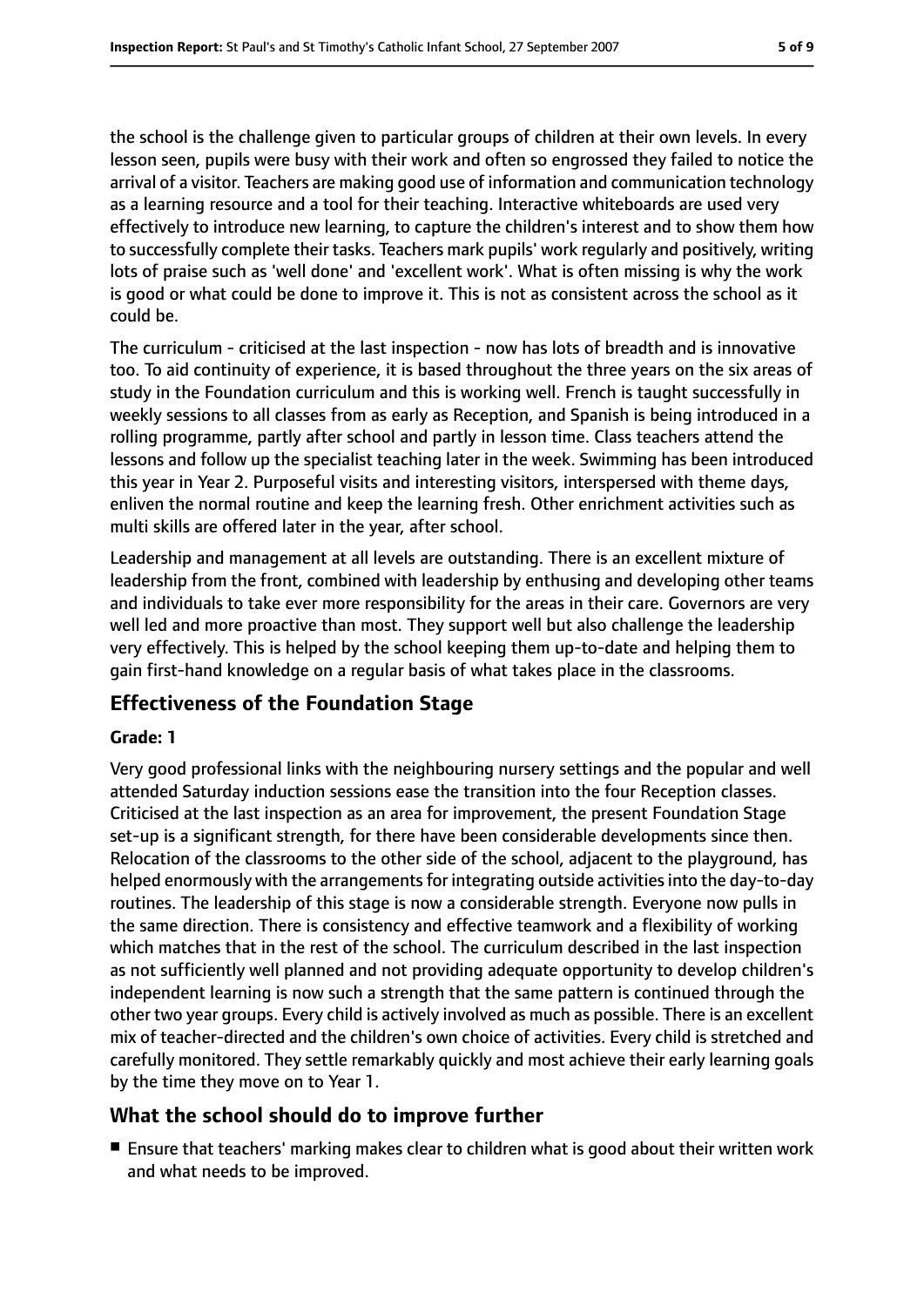**Any complaints about the inspection or the report should be made following the procedures set out in the guidance 'Complaints about school inspection', which is available from Ofsted's website: www.ofsted.gov.uk.**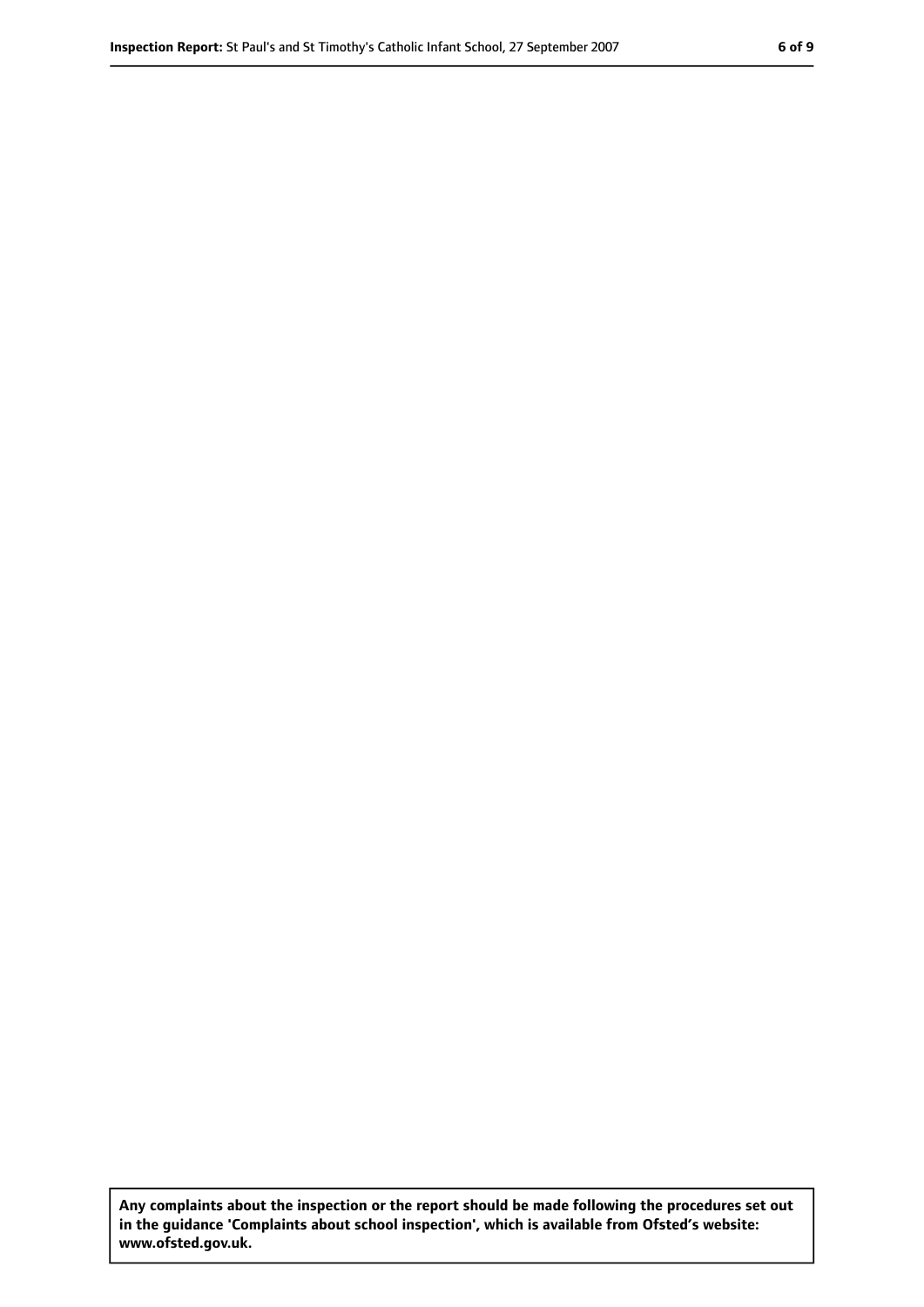# **Inspection judgements**

| $^{\backprime}$ Key to judgements: grade 1 is outstanding, grade 2 good, grade 3 satisfactory, and | <b>School</b>  |
|----------------------------------------------------------------------------------------------------|----------------|
| arade 4 inadequate                                                                                 | <b>Overall</b> |

### **Overall effectiveness**

| How effective, efficient and inclusive is the provision of education, integrated<br>care and any extended services in meeting the needs of learners? |     |
|------------------------------------------------------------------------------------------------------------------------------------------------------|-----|
| Effective steps have been taken to promote improvement since the last<br>inspection                                                                  | Yes |
| How well does the school work in partnership with others to promote learners'<br>well-being?                                                         |     |
| The effectiveness of the Foundation Stage                                                                                                            |     |
| The capacity to make any necessary improvements                                                                                                      |     |

### **Achievement and standards**

| How well do learners achieve?                                                                               |  |
|-------------------------------------------------------------------------------------------------------------|--|
| The standards <sup>1</sup> reached by learners                                                              |  |
| How well learners make progress, taking account of any significant variations between<br>groups of learners |  |
| How well learners with learning difficulties and disabilities make progress                                 |  |

### **Personal development and well-being**

| How good is the overall personal development and well-being of the<br>learners?                                  |  |
|------------------------------------------------------------------------------------------------------------------|--|
| The extent of learners' spiritual, moral, social and cultural development                                        |  |
| The extent to which learners adopt healthy lifestyles                                                            |  |
| The extent to which learners adopt safe practices                                                                |  |
| How well learners enjoy their education                                                                          |  |
| The attendance of learners                                                                                       |  |
| The behaviour of learners                                                                                        |  |
| The extent to which learners make a positive contribution to the community                                       |  |
| How well learners develop workplace and other skills that will contribute to<br>their future economic well-being |  |

### **The quality of provision**

| How effective are teaching and learning in meeting the full range of the<br>learners' needs?          |  |
|-------------------------------------------------------------------------------------------------------|--|
| How well do the curriculum and other activities meet the range of needs<br>and interests of learners? |  |
| How well are learners cared for, quided and supported?                                                |  |

### **Annex A**

 $^1$  Grade 1 - Exceptionally and consistently high; Grade 2 - Generally above average with none significantly below average; Grade 3 - Broadly average to below average; Grade 4 - Exceptionally low.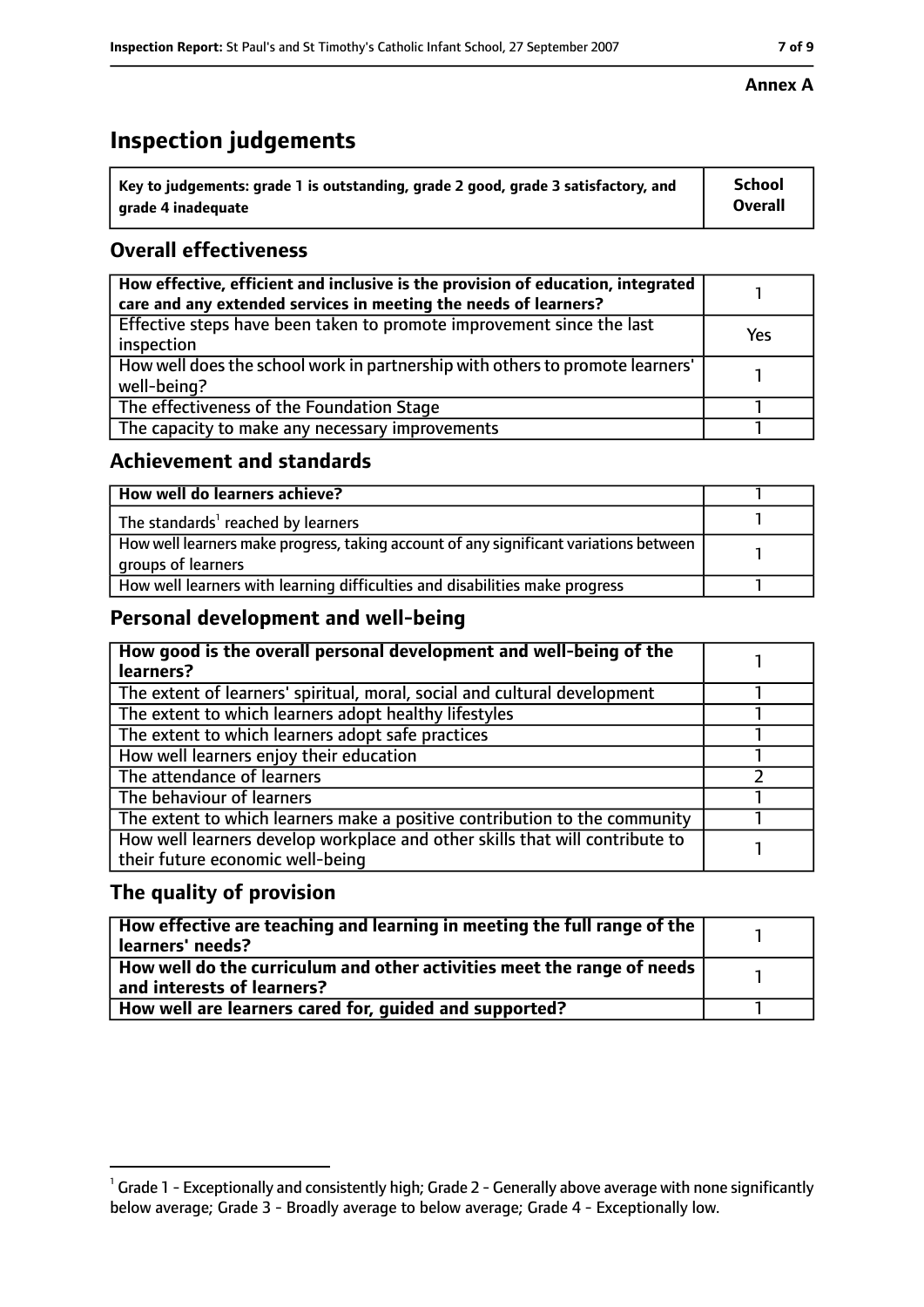#### **Annex A**

# **Leadership and management**

| How effective are leadership and management in raising achievement<br>and supporting all learners?                                              |     |
|-------------------------------------------------------------------------------------------------------------------------------------------------|-----|
| How effectively leaders and managers at all levels set clear direction leading<br>to improvement and promote high quality of care and education |     |
| How effectively leaders and managers use challenging targets to raise standards                                                                 |     |
| The effectiveness of the school's self-evaluation                                                                                               |     |
| How well equality of opportunity is promoted and discrimination tackled so<br>that all learners achieve as well as they can                     |     |
| How effectively and efficiently resources, including staff, are deployed to<br>achieve value for money                                          |     |
| The extent to which governors and other supervisory boards discharge their<br>responsibilities                                                  |     |
| Do procedures for safequarding learners meet current government<br>requirements?                                                                | Yes |
| Does this school require special measures?                                                                                                      | No  |
| Does this school require a notice to improve?                                                                                                   | No  |